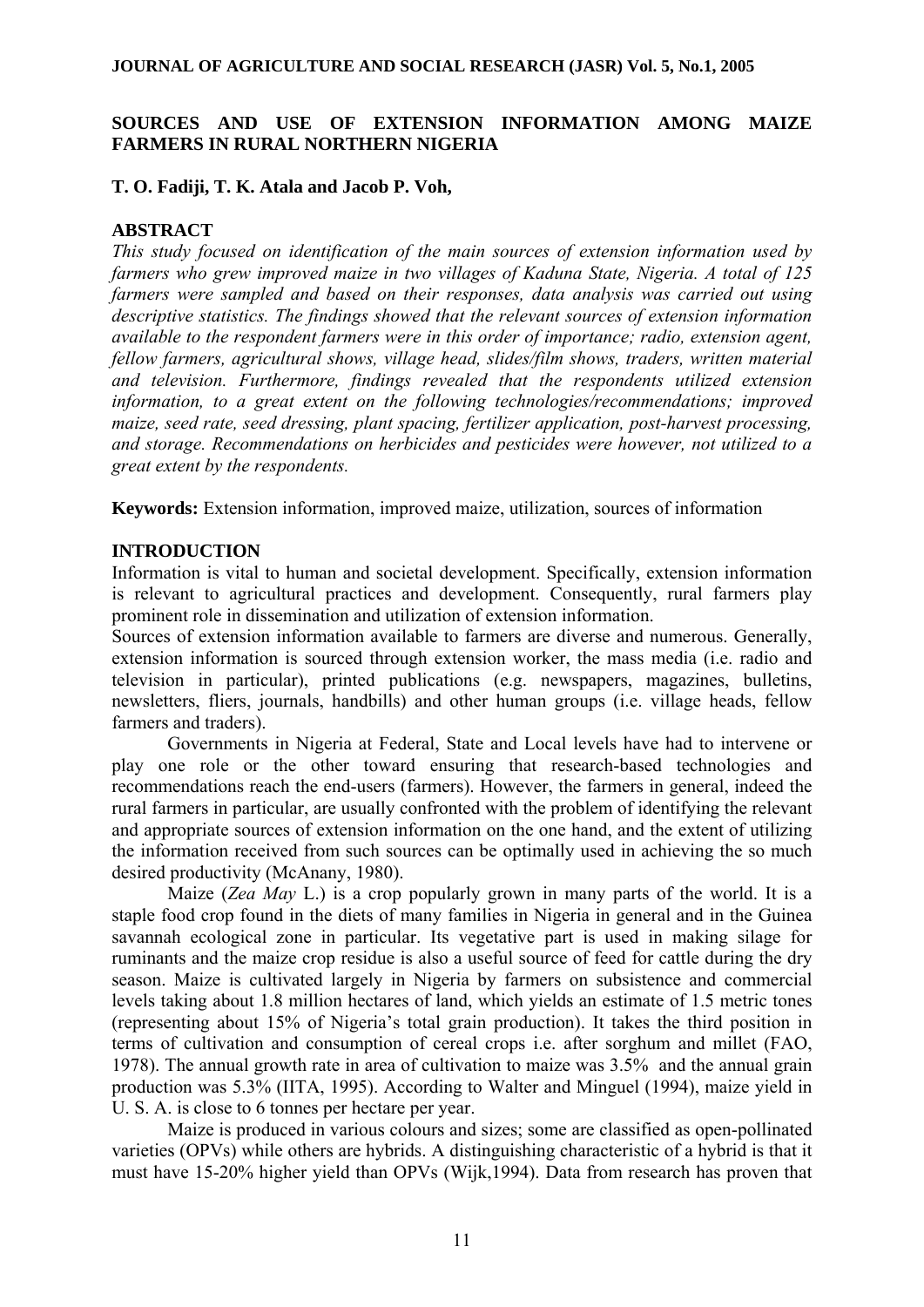hybrid maize impressively performs better in terms of yield than the best of OPVs by as much as 30% (Kim, 1997). Given adequate agronomic attention, research has shown remarkably that hybrid maize is manageable by an average farmer (Iwuafor, 1997).

 This study specifically focused on improved maize growers in two villages namely Kaya and Dan-Ayamaka (in Giwa and Kudan Local Government Areas of Kaduna State, Nigeria). The two objectives of this study are as follows, to; identify the relevant sources of extension information used by improved maize growing farmers, and determine the extent to which they utilize such information.

### **METHODOLOGY**

This study specifically focused on improved maize growers (farmers) in two villages i.e. Kaya and Dan-Ayamaka in Kaduna State, Nigeria. Both villages have been exposed to extension activities through Government and private intervention/programmes, thus making this study very relevant. With the Nigerian 1991 population figures, Kaya and Dan- Ayamaka were put at 5,530 and 680 persons, respectively.

 Through a combined instrumentality of purposive and random sampling techniques, 75 and 50 improved maize growing farmers in Kaya and Dan-Ayamaka respectively were sampled, in the year 2000. They were administered with structured questionnaire and followed up with interview. The data obtained from the administration of questionnaire and interviews were decoded, analyzed and interpreted accordingly.

### **RESULTS AND DISCUSSION**

The background problem in this study was how to isolate the sources of relevant extension information among farmers who grow improved maize. Hence, the first objective of the study was to identify the sources of relevant extension information available to them. The results indicate that the following sources of extension information were identified by farmers, namely; radio, television, printed material, village head, agricultural shows, extension agents, fellow farmers, slides/film shows, and traders.

 Results further show the distribution of respondents according to sources of deriving extension information (Table 1) based on nine selected technologies/recommendations, namely; improved maize, seed rate, seed dressing, plant spacing, fertilizer application, herbicides treatments, pesticides application, post-harvest processing and storage.

Based on the findings the following relevant sources extension information were identified by the respondents: Data in Table 1 shows that a total of 825 scores was allocated to radio as a relevant source of extension information on all the nine technologies/recommendations selected. This put radio on the highest score and taking the first position. Thus, it can safely be concluded that radio was a widely used medium of getting extension information among improved maize growers. Hence, this result is in agreement with earlier reports by Yazidu (1973), Voh (1981), McAnany (1980) and Chikwendu *et al* (1996) – all of which stressed the values and importance of radio as a source of information.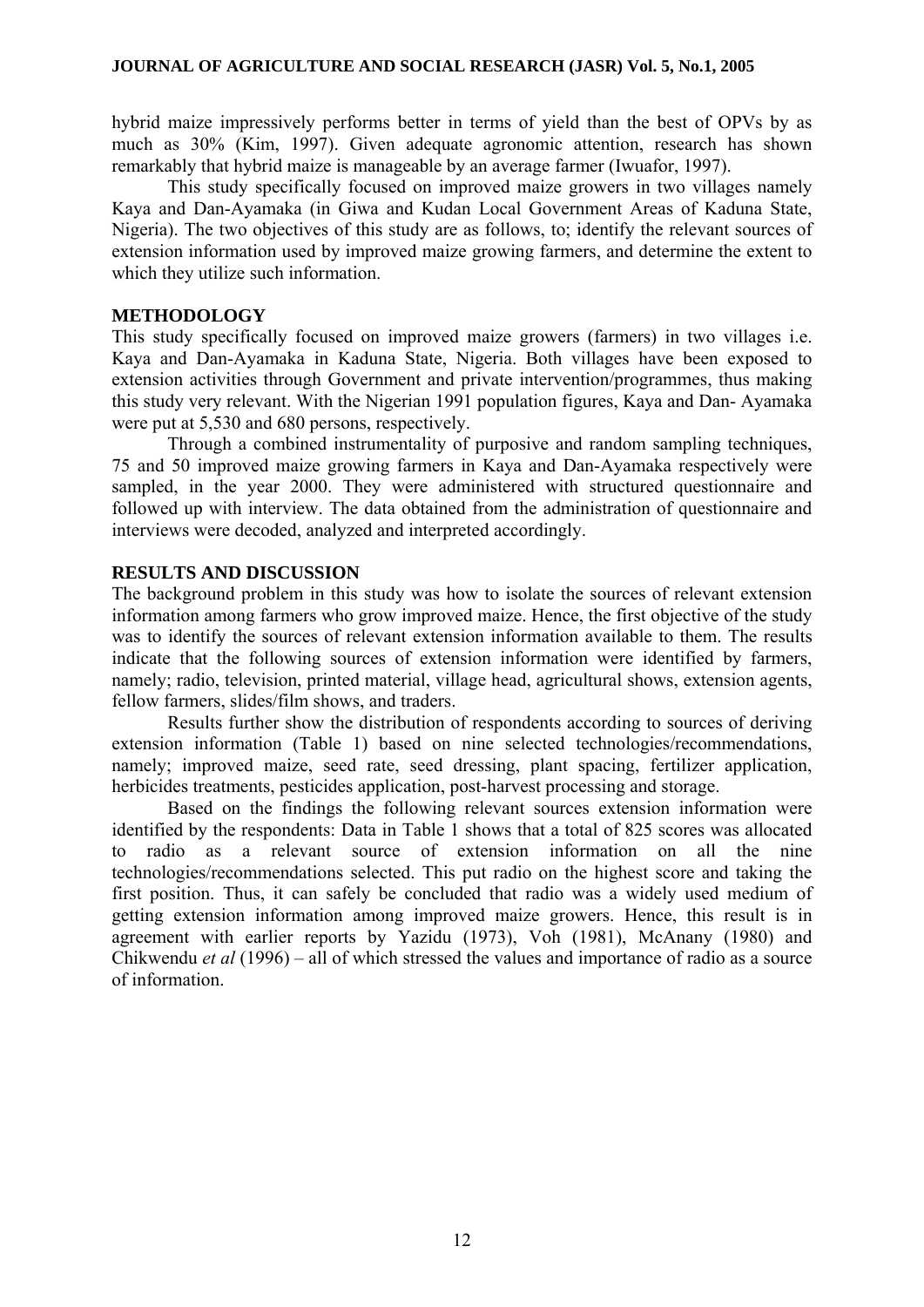| <b>Technology</b><br>Recommen                                                                                                                            | o<br>Radio                                           | Ext.<br>Agent                                      | <b>Fellow</b><br>farmer<br>S                       | Agric<br><b>Show</b><br>S                          | <b>Village</b><br><b>Head</b>                       | <b>Slides</b><br>/film<br>shows                    | <b>Traders</b>                                   | Written<br>material<br>S                           | T.V                |  |
|----------------------------------------------------------------------------------------------------------------------------------------------------------|------------------------------------------------------|----------------------------------------------------|----------------------------------------------------|----------------------------------------------------|-----------------------------------------------------|----------------------------------------------------|--------------------------------------------------|----------------------------------------------------|--------------------|--|
| dation                                                                                                                                                   | <b>Scores by respondents</b>                         |                                                    |                                                    |                                                    |                                                     |                                                    |                                                  |                                                    |                    |  |
| Improved<br>maize<br>Seed rate<br>Seed<br>dressing<br>Plant<br>spacing<br>Fertilizer<br>application<br>Herbicides<br>Pesticides<br>Post-harvest<br>proc. | 116<br>98<br>94<br>91<br>111<br>73<br>73<br>92<br>77 | 97<br>88<br>81<br>93<br>94<br>54<br>56<br>78<br>80 | 86<br>58<br>76<br>54<br>81<br>31<br>32<br>62<br>77 | 78<br>54<br>63<br>51<br>74<br>45<br>45<br>54<br>63 | 103<br>46<br>70<br>38<br>90<br>29<br>25<br>30<br>44 | 57<br>33<br>47<br>31<br>63<br>26<br>22<br>36<br>51 | 74<br>11<br>37<br>6<br>61<br>18<br>24<br>6<br>74 | 84<br>23<br>51<br>15<br>61<br>14<br>10<br>17<br>31 | 2<br>2<br>$\theta$ |  |
| Storage<br><b>Total</b>                                                                                                                                  | 825                                                  | 721                                                | 557                                                | 527                                                | 475                                                 | 366                                                | 311                                              | 306                                                | 10                 |  |
| <b>Rank</b>                                                                                                                                              | 1 <sup>st</sup>                                      | 2nd                                                | 3rd                                                | 4 <sup>th</sup>                                    | $5^{\text{th}}$                                     | 6th                                                | 7th                                              | 8th                                                | 9th                |  |

**Table 1: Distribution of respondents by sources of deriving extension information on selected technologies/recommendations (n=125)**

**N.B: Multiple responses were recorded**

Extension agent was identified by the respondents as another main source of extension information . Table 1 further indicates that a total of 721 scores was apportioned extension agent by the respondents thus taking the second position after radio. Consequently, this result tallies with earlier reports by Williams (1969), Yazidu(1973), Voh (1981) and Chikwendu *et al*(1996).

Farmers also serve as facilitators of information and its dissemination on extension cum farm practices. Table 1 further confirms this i. e. a total of 568 scores was apportioned to Fellow farmers, giving it the third position. The reason for this impressive development is not far fetched – as most of the farmers relate with one another on virtually daily basis – so, there is a tendency to pass information on recommended technologies to one another frequently and easily.

Agricultural shows were identified, in this study, as a veritable source of extension information to the respondents. They gave it a total of 527 scores, taking the fourth position. It is noted generally that agricultural shows is customary in villages from season to season during which farmers exchange ideas and pass extension information and other related ideas to one another. It is understandable that village heads exert influence so much on the people they lead and are quite useful in passing information in general, and extension information in particular, from one to another. According to the data received and indicated in Table 1, the respondents gave Village heads as a source of extension information, a total score of 475 thereby taking the fifth position. Thus, Village heads are reckoned with in dissemination of extension information by the use of their vantage positions, to the farmers and indeed, to the improved maize growers.

The use of Slides and film shows in disseminating extension messages in the rural areas has been established through this study. Results show that a total of 759 scores, representing the sixth in position, was accorded Slides and film shows (Table 1) - as another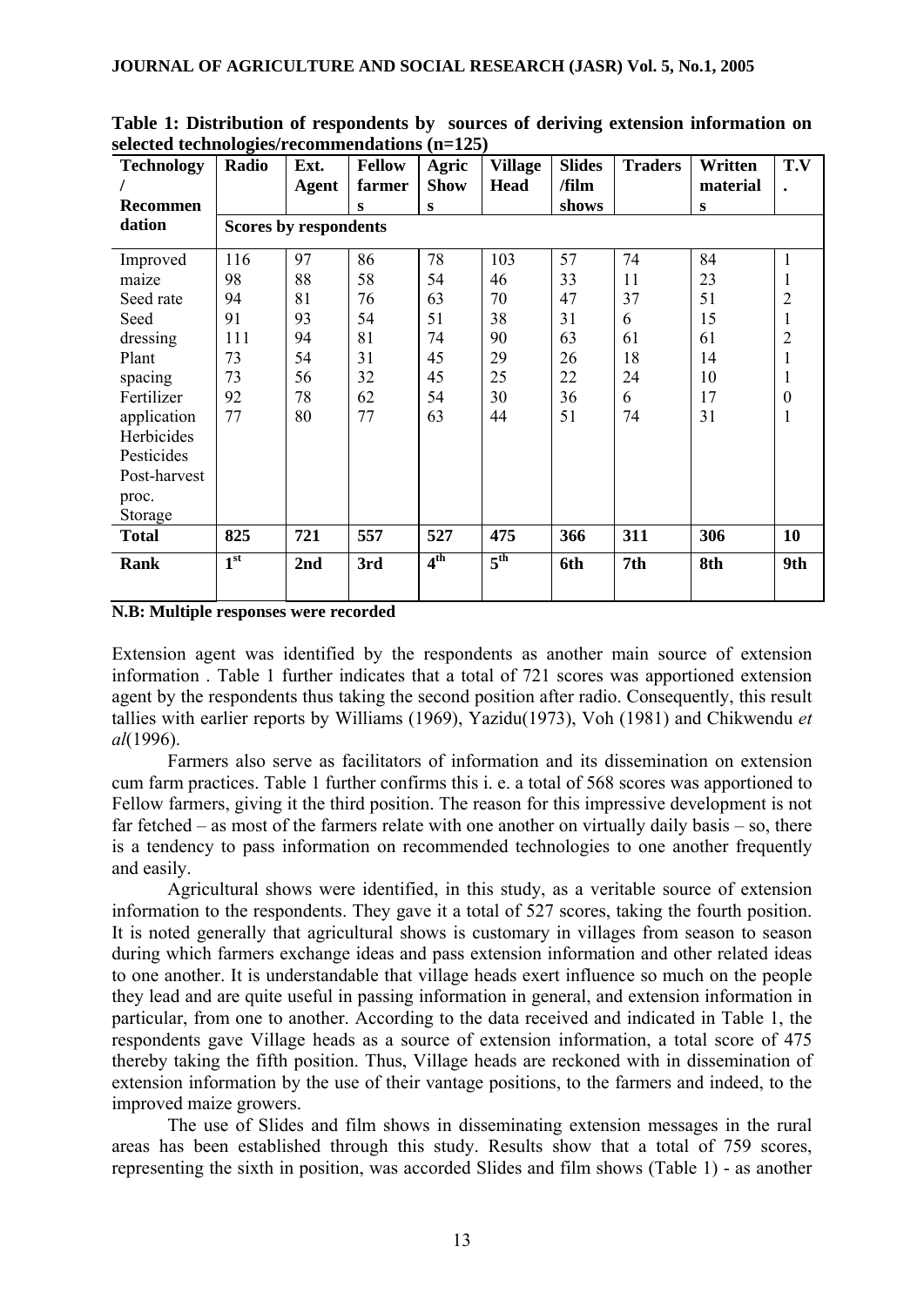means of obtaining extension information by the improved maize growers.

In this study, the sampled farmers identified traders as a source of getting extension information. The result in Table 1 indicated that the respondents allocated a total of 311 scores to it – thus taking the seventh position. Traders, through this result, show that they are rarely used for extension information sourcing by the respondents, and in general, the improved maize growers. This may be due to the fact that traders are generally illiterates and only have contacts with farmers occasionally – during the market days or during the process of selling their proceeds from farms.

Written materials were found, in this study, to be another source of extension information among the respondents. According to the result, a total of 306 scores was allocated to written materials – thus placing it on the eight position. This apparent low score, compared to others, could be traced to high illiteracy rate associated with rural dwellers and village populations who are hardly given formal education. Consequently, it is inconceivable for a substantial number of them to source extension information from written materials. Besides, such written materials are usually printed matters produced in English and rarely in their vernacular.

Television was identified as a source of extension information among the respondents. Results indicated in Table 1 indicates however that television had the lowest score of mere 10 – thus putting it in ninth position. It can thus safely be concluded that farmers hardly patronized television in getting extension information. Some of the reasons for this low performance on television might be due to high cost a television set; lack of electricity to villages to be used to power it; few programmes been broadcast on television and the language used for the broadcast are usually not in the respondents' native language.

### **Objective 2:**

The second objective of this study specifically focused on determining the extent to which the improved maize growers utilized extension information. In this connection, the scores allotted to the respondents were classified into the following rates, namely; Frequently (3), Occasionally (2), Rarely (1) and Never  $(0)$  – in relation to each of the selected technologies/recommendations on improved maize (Table 2).

**Table 2: Distribution of respondents according their extent of adoption of selected** 

| <b>EXTERN</b> of adoption by the respondents |                   |               |                     |               |                |               |                |                |  |  |  |
|----------------------------------------------|-------------------|---------------|---------------------|---------------|----------------|---------------|----------------|----------------|--|--|--|
| Technologies/                                | <b>Frequently</b> |               | <b>Occasionally</b> |               | <b>Rarely</b>  |               | <b>Never</b>   |                |  |  |  |
| <b>Recommendations</b>                       |                   |               |                     |               |                |               |                |                |  |  |  |
|                                              | No.               | $\frac{6}{6}$ | No.                 | $\frac{0}{0}$ | No.            | $\frac{6}{6}$ | No.            | $\frac{6}{6}$  |  |  |  |
| <b>Improved maize</b>                        | 77                | 61.6          | 48                  | 38.4          | $\theta$       | $\Omega$      | $\Omega$       | $\Omega$       |  |  |  |
| <b>Seed rate</b>                             | 37                | 70.4          | 87                  | 29.6          | $\theta$       | $\theta$      | $\theta$       | $\theta$       |  |  |  |
| <b>Seed dressing</b>                         | 25                | 20            | 81                  | 65.8          | 15             | 12            | $\overline{4}$ | 3.2            |  |  |  |
| <b>Plant spacing</b>                         | 18                | 14.4          | 105                 | 84            |                | 0.8           |                | 0.8            |  |  |  |
| <b>Fertilizer</b>                            | 116               | 92.8          | $\overline{4}$      | 3.2           | $\theta$       | $\theta$      | 5              | $\overline{4}$ |  |  |  |
| application                                  |                   |               |                     |               |                |               |                |                |  |  |  |
| <b>Herbicides</b>                            |                   | 0.8           |                     | 0.8           | $\overline{2}$ | 1.6           | 121            | 96.8           |  |  |  |
| <b>Pesticides</b>                            | 32                | 24.8          | 58                  | 52            | 2.3            | 13            | 12             | 9.6            |  |  |  |
| <b>Post-harvest</b>                          | 57                | 45.6          | 48                  | 38.4          | 9              | 7.2           | 11             | 8.8            |  |  |  |
| processing                                   |                   |               |                     |               |                |               |                |                |  |  |  |

**technologies/recommendations (n=125) Extent of adoption by the respondents**

Results show that 61.6% of sampled farmers frequently used improved maize technology while 38.4% of them occasionally used it. This situation could be described as impressive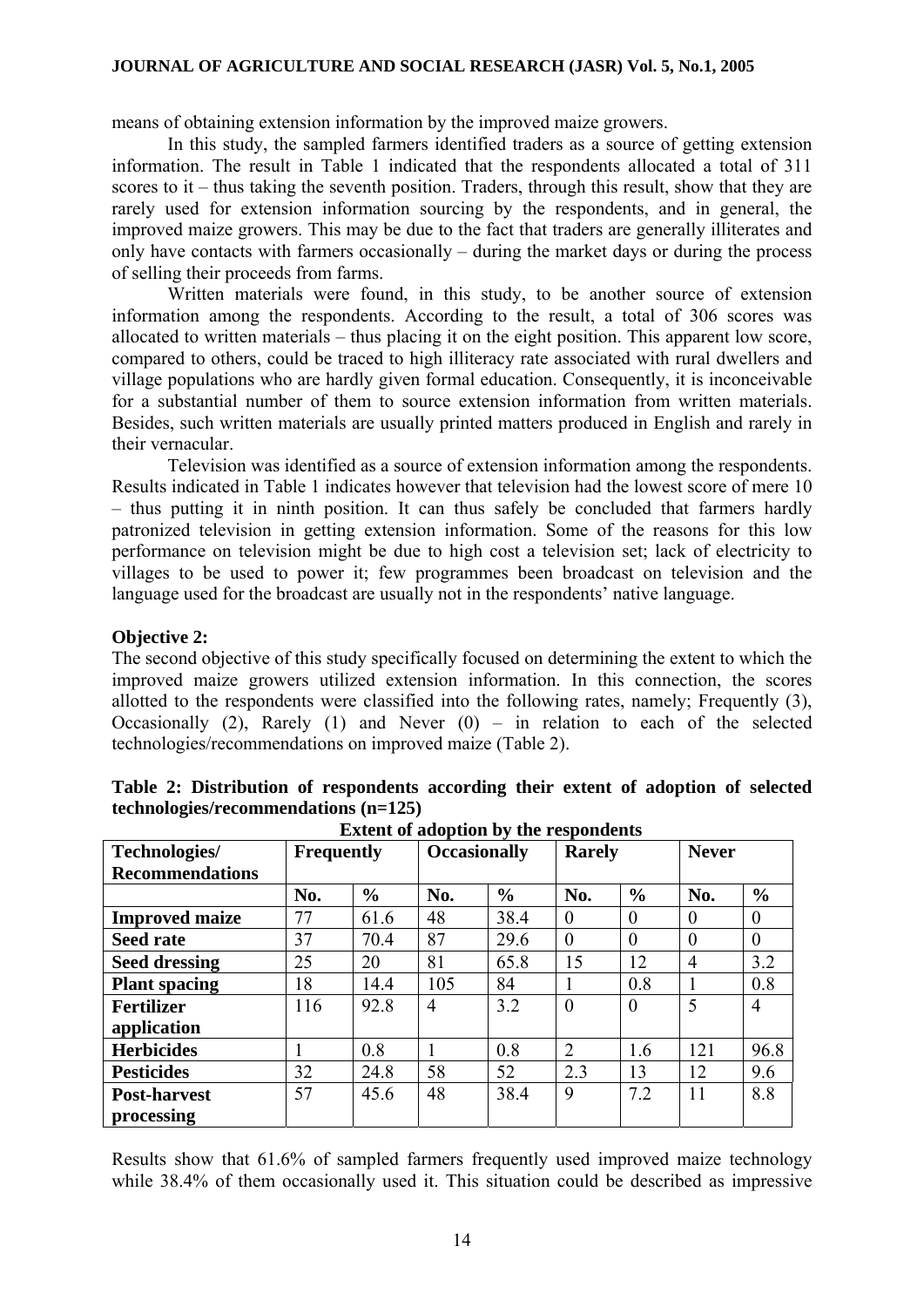because the highest percentage of the respondents grew improved maize frequently. Hence, they could be considered as strong adopters of improved maize. Therefore, improved maize could be regarded as an important technology useful for farmers in the rural areas in terms of extension information sourcing and utilization. According to the results, none of the respondents used improved maize rarely and never. This shows that most of them were high adopters of the technology.

It was found that 70.4% of the respondents used recommended seed rate occasionally while 29.6% of them used it frequently. This situation could be attributed to the tendency for farmers to ignore the recommendation on seed rate, their preference for local seeds, lack of education or enlightenment on the seed rate, and their planting more seeds per hole in anticipation of getting high yield. It is interesting to note also that none of the respondents used seed rate recommendation rarely and never.

Results indicated that respondents engaged in seed dressing mainly occasionally (65.8%). However, 20% of them used it frequently while 12% did so rarely and 3.2% not at all. It could be noted that with those who adopted seed dressing occasionally, the high percentage could be due to the perceived assumption by farmers that seed dressing might not be necessary . Even though 20% of the respondents applied seed dressing frequently, this could not be assumed to be encouraging enough. The proportion of respondents in the category of Never (3.2%) could give one a false impression that those who adopted seed dressing were many.

Findings on adoption of recommended practices on plant spacing by the respondents show that 14.4% of them did so frequently, 84% occasionally, 0.8% rarely and 0.8% not at all. Specific to the highest percentage of occasional adoption of recommendations plant spacing, it is safe to conclude that farmer used their discretion a lot on plant spacing. Thus, to a great extent, the farmers could be assumed to utilized recommendations on plant spacing.

Results on the adoption of application of fertilizer recommendation show that 92.8% of farmers adopted it frequently, 3.2% occasionally, 4% not at all and none rarely. The high percentage of high adopters in the result is understandable from the point of view that appropriate and adequate application and use of required dosages of fertilizer determines the yield to be obtained on cultivation of improved maize. Thus, most farmers were prone to comply religiously with the recommendations on fertilizer application in anticipation of high yield.

Results on the adoption by farmers sampled on the extent of their adoption of recommendations on herbicides show that the majority of the respondents (96.8%) did not use it at all, only 1.6% rarely, 0.8% occasionally and 0.8% frequently. Generally, it can safely be concluded therefore that herbicides was poorly adopted by the respondents. Basically, the reasons attributable to this development could be due to the following factors; availability of alternative means of controlling weeds (e.g. hoeing), high cost of herbicides and the risk associated with its usage. Consequently, most rural farmers would rather control weeds in their farms through manual and cheaper method.

Results of the distribution of respondents on the extent of their adoption of pesticides recommendations indicate that 77.6% of them did not use it at all, 0.8% did so frequently, 20.8% occasionally and 0.8% frequently. This shows that information on pesticides and its adoption by the respondents were hardly given due attention. Like herbicides, pesticides could be costly for farmers to procure, difficult to use and rarely available – which could make its adoption hard.

Results obtained on the extent of adoption of post-harvest processing technologies by the respondents show that 24.8% did so frequently, 52% occasionally, 13.6% rarely and 9.6% not at all. The apparent impressive performance on the results concerning both occasional and frequent adopters of this technology could be due to the farmers desire to preserve their farm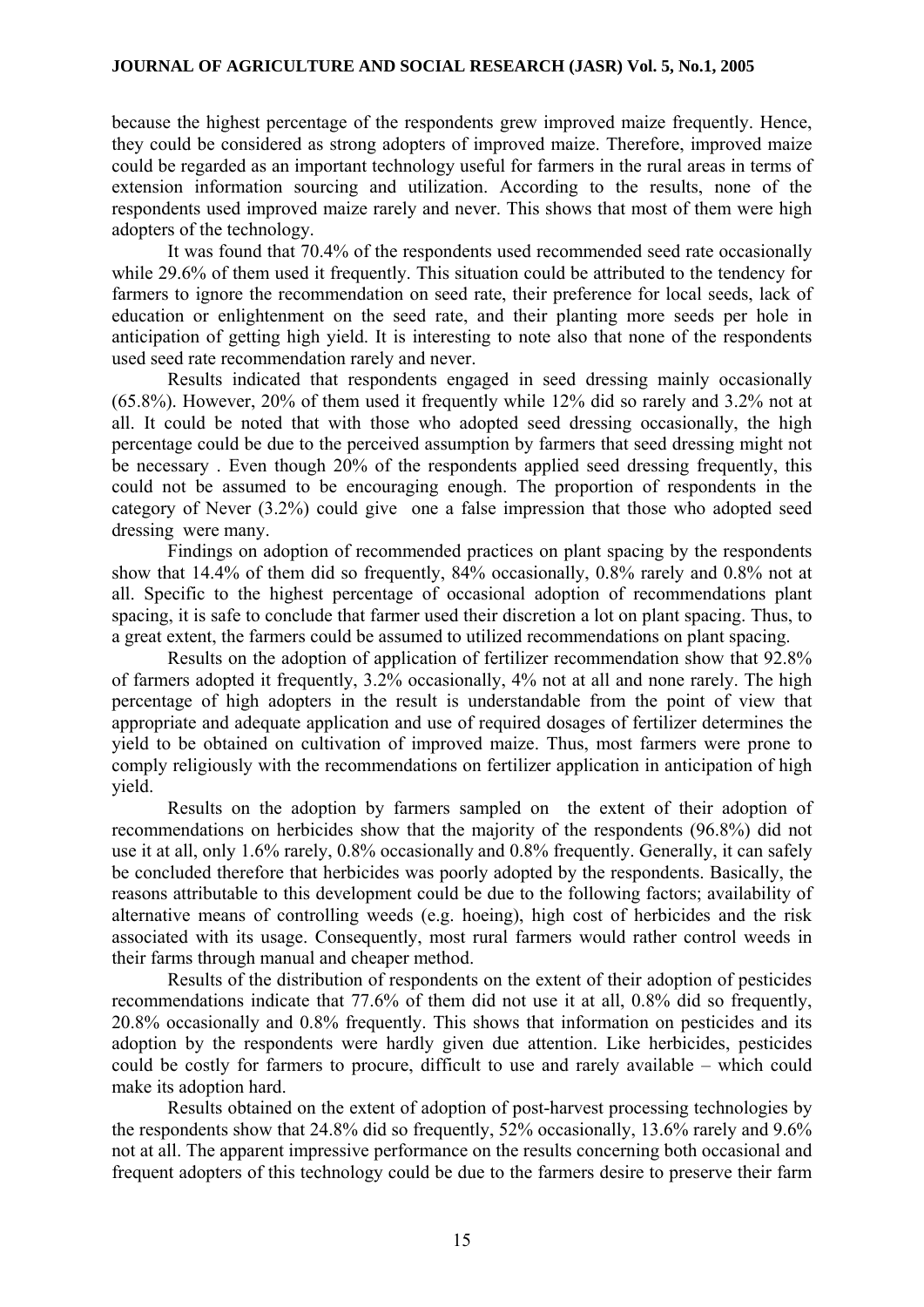produce in order to avoid or reduce losses. Hence, they naturally seek to get and use information on post-harvest processing technologies more.

Findings on the extent of adoption of recommendations on storage techniques by the respondents show that they did so in the following degrees; 45.6% frequently, 38.4% occasionally, 7.2% rarely, and 8.8% not at all. With this situation, the respondents adopted a great deal technologies on storage techniques. The reason for this might be unconnected with their desire to preserve their farm produce and avoid losses, which normally arise from lack of proper storage.

### **CONCLUSION**

From this study, the following conclusions have been reached;

(1). Nine (9) sources of extension information were identified by the respondents. The three mostly used were radio, extension agents and fellow narmers.

(2). Dissemination of extension information should be intensified in the rural areas and due attention be paid to the following sources, namely; extension agents, radio, television and written materials. These have been noted to be veritable media that can reach wide and large audience.

(3). Most of the respondents adopted to a great extent the following recommendations and technologies; improved maize, seed rate, seed dressing, plant spacing, fertilizer application, post-harvest processing and storage techniques. Efforts should therefore be geared more by all tiers of Governments towards encouraging farmers to improve their adoption on herbicides and pesticides, which received low adoption in the studied areas.

(4). Specifically, more extension information on herbicides and pesticides should be given to rural farmers in terms of public enlightenment campaigns, and mass information mobilization.

(5). Finally, farmers in general, and rural farmers in particular, should be encouraged to seek for extension information on recommendations and technologies through various sources of extension information available at their disposal.

# **REFERENCES**

Food and Agriculture Organization (FAO) (1978) Production Year Book, 1977, No. 32: 94-106

International Institute of Tropical Agriculture (IITA), 1994-95. (1995) Annual Report. P.55.

Iwuafor, E. N. O. (1997) Improved agronomic practices for production. In: J. A. Valencia, A. M. Falaki, S. Miko, I. U. Abubakar, J. Jaryum and S. G. Ado (eds.). Maize Production and Utilization in Nigeria: Prospects and Constraints. Proceedings of the National Maize Workshop, held July 22, 1996 and August 1997, Kawo – Kaduna, Kaduna State, Nigeria. Pp 63-68.

Kim, S. K. (1997) Increased maize production with hybrid maize seed technology in Nigeria. In: J. A. Valencia, A. M. Falaki, S. Miko, I. U. Abubakar, J. Jaryum and S. G. Ado (eds.) Maize Production and Utilization in Nigeria: Prospects and Constraints. Proceedings of the National Maize Workshop, held July 22, 1996 and August, Kawo – Kaduna, Kaduna State, Nigeria. Pp 69-74.

McAnany, E. G. (1980) The role of information in communication with the rural poor: Some reflections. In: Communications in the Rural Third World (Ed. By Emile G.